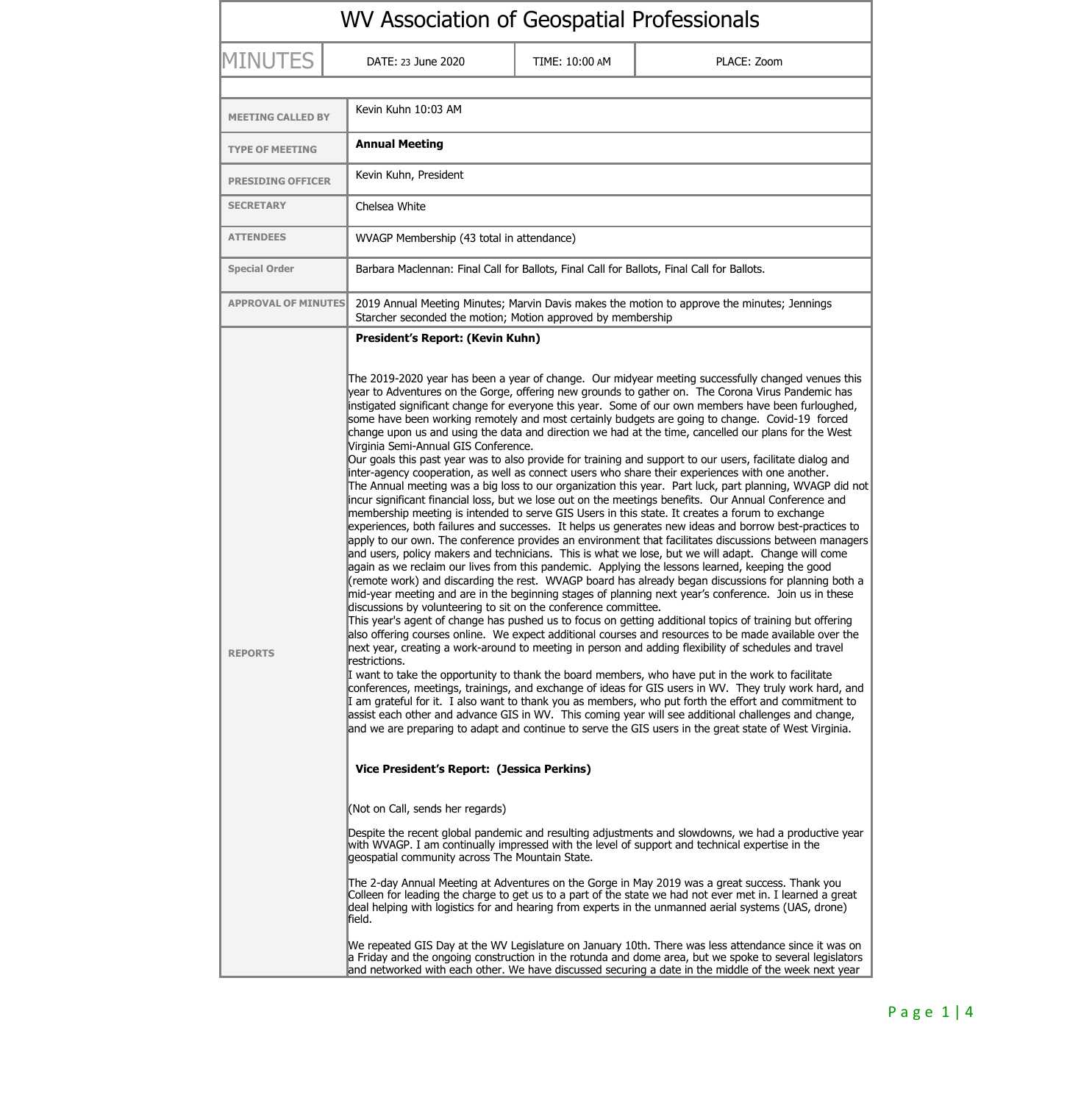| which will increase traffic. We should not underestimate our presence at the Capitol as a reminder of the<br>importance of geospatial data and analytics to our state and communities.                                                                                                                                                                                                                                                                                                                                                                            |  |  |  |  |
|-------------------------------------------------------------------------------------------------------------------------------------------------------------------------------------------------------------------------------------------------------------------------------------------------------------------------------------------------------------------------------------------------------------------------------------------------------------------------------------------------------------------------------------------------------------------|--|--|--|--|
| The WVAGP Board has met monthly throughout the year and tackled various topics, including changes to<br>the way we do elections, website updates, trainings, and WV GIS Conference Planning and adjustments<br>as the pandemic unfolded, among other day-to-day tasks.                                                                                                                                                                                                                                                                                            |  |  |  |  |
| Thank you again for the opportunity to serve on the board and as vice-president. It is an honor to work<br>in this field and alongside all of you.                                                                                                                                                                                                                                                                                                                                                                                                                |  |  |  |  |
| Treasurer's Report: (Jennings Starcher)                                                                                                                                                                                                                                                                                                                                                                                                                                                                                                                           |  |  |  |  |
| Starting Balance (2018-19): \$93,655.60<br>Ending (Net) Balance (2019-20): \$91,804.39<br>WVAGP filed federal tax documents and it has been sent to the IRS for review.                                                                                                                                                                                                                                                                                                                                                                                           |  |  |  |  |
| Motion to approve treasurer's report: Aaron Cox; seconded; Marvin Davis                                                                                                                                                                                                                                                                                                                                                                                                                                                                                           |  |  |  |  |
| *Jennings Abstained                                                                                                                                                                                                                                                                                                                                                                                                                                                                                                                                               |  |  |  |  |
| Secretary's Report: (Chelsea White)                                                                                                                                                                                                                                                                                                                                                                                                                                                                                                                               |  |  |  |  |
| We have continued Membership growth, GISPs in 18 counties. Compiled resources (emails, meeting<br>minutes, agendas, treasurer reports, etc), Creation of WVAGP Secretary gmail account<br>(WVAGPSecretary@gmail.com), Transitioned from Dropbox to Google Drive (Thank you Colleen)<br>Organized the resources. It was a pleasure to work with everyone in getting the original meeting<br>planned (Alumni Center) and then switching to the online platform. Nice work and looking forward to<br>next year's meeting!<br><b>Audit Committee: (Tony Simental)</b> |  |  |  |  |
| Thank you Jennings Bank account is good, everything is<br>correct, perfect, and honest. Annual Assessment: No<br>irregularities                                                                                                                                                                                                                                                                                                                                                                                                                                   |  |  |  |  |
| <b>Motion to approve Marvin Davis Seconded; Colleen</b><br><b>Lemasters</b>                                                                                                                                                                                                                                                                                                                                                                                                                                                                                       |  |  |  |  |
| *Jennings Abstained                                                                                                                                                                                                                                                                                                                                                                                                                                                                                                                                               |  |  |  |  |
| <b>Communications &amp; Outreach Committee: (John Bocan)</b>                                                                                                                                                                                                                                                                                                                                                                                                                                                                                                      |  |  |  |  |
| We have many means of communication (Constant Contact, Listserv, Facebook, Twitter), we have a<br>very active Facebook site (if not familiar - WVAGP- West Virginia Association of Geospatial<br>Professionals) we have many posts, reactions, likes, we have been decently active and will continue to<br>do so.                                                                                                                                                                                                                                                 |  |  |  |  |
| March 24th of 2021 (Wednesday) will be the next GIS Legislator day.                                                                                                                                                                                                                                                                                                                                                                                                                                                                                               |  |  |  |  |
| This will be my last term, will be making all the appropriate documents available on Dropbox.                                                                                                                                                                                                                                                                                                                                                                                                                                                                     |  |  |  |  |
| Marvin: Could we have those documents saved to our Google Drive instead?                                                                                                                                                                                                                                                                                                                                                                                                                                                                                          |  |  |  |  |
| Chelsea: I will send an e-mail to you John.                                                                                                                                                                                                                                                                                                                                                                                                                                                                                                                       |  |  |  |  |
| Conference Committee: (Colleen Lemasters (Co-Chair) & Aaron Cox (Co-Chair)                                                                                                                                                                                                                                                                                                                                                                                                                                                                                        |  |  |  |  |
| A big thank you to the committee members (Tony, Jennings, Chelsea, Kevin, Jessica Perkins, and<br>Julnet)<br>We worked really hard for the past year to get this all planned (along with Julnet) and then COVID-19<br>happened. We have everything planned, ready to go, including swag (hopefully we can order that for<br>next year). Thank You everyone for attending!                                                                                                                                                                                         |  |  |  |  |
| We started exploring ideas for our 2021 meeting but had to put that on hold since we do not know<br>what next year will look like.                                                                                                                                                                                                                                                                                                                                                                                                                                |  |  |  |  |
| Kevin: I want to echo off of that and say thank you everyone for all the hard work, hopefully we can<br>take what we planned this year and put it towards next year.                                                                                                                                                                                                                                                                                                                                                                                              |  |  |  |  |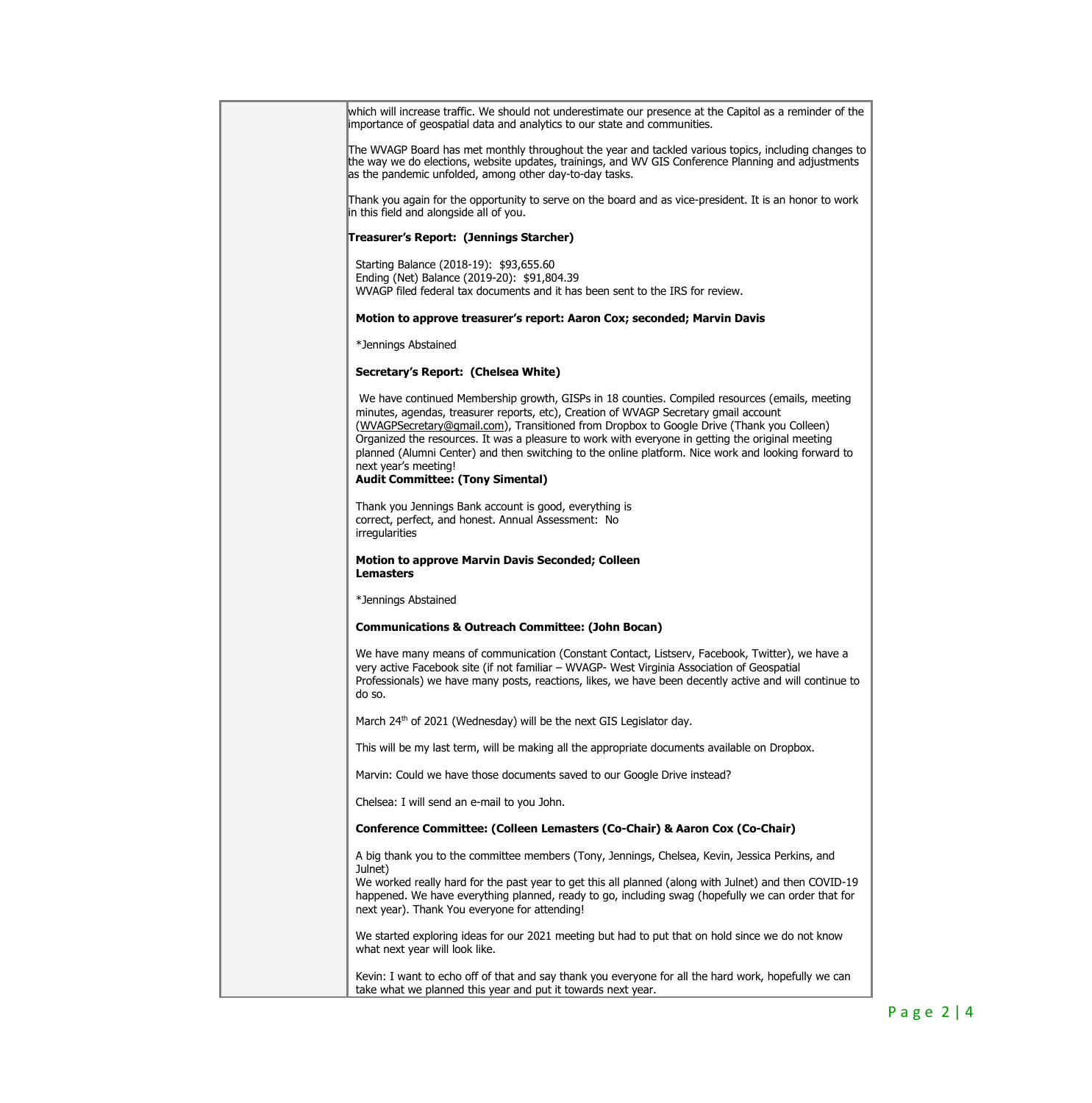| [Bernard] Aaron: I thought it was nice to get some recognition for ESRI sending a senior representative (Bernard<br>Szukalski) to speak at our conference. I think this shows how much our organization is gaining in<br>recognition.                                                                                                                                                                                                                                                                                                                                                                                                                                                                                                                                                                             |  |  |  |
|-------------------------------------------------------------------------------------------------------------------------------------------------------------------------------------------------------------------------------------------------------------------------------------------------------------------------------------------------------------------------------------------------------------------------------------------------------------------------------------------------------------------------------------------------------------------------------------------------------------------------------------------------------------------------------------------------------------------------------------------------------------------------------------------------------------------|--|--|--|
| <b>Election Committee: (Barbara Maclennan)</b>                                                                                                                                                                                                                                                                                                                                                                                                                                                                                                                                                                                                                                                                                                                                                                    |  |  |  |
| Thank you to everyone and the membership. Last time we voted to have the electronic voting included<br>in our Bylaws (approved); we were able to implement that thank you to Julnet.                                                                                                                                                                                                                                                                                                                                                                                                                                                                                                                                                                                                                              |  |  |  |
| The results from the election, nominated: Jessica Perkins, Jessica Gormont, Jennings Starcher, Aaron<br>Ferrari, Steve Harouff, and Dave Weaver. Alternate: Gene Del Greco Written-In: Andrew Dolch.                                                                                                                                                                                                                                                                                                                                                                                                                                                                                                                                                                                                              |  |  |  |
| I don't think we will be able to tell if electronic voting will increasing voting or not, hopefully will be<br>able to tell next year.                                                                                                                                                                                                                                                                                                                                                                                                                                                                                                                                                                                                                                                                            |  |  |  |
| We worked hard to increase voter turnout, we met our goals of trying to implement ways to increase<br>ways of voting (electric voting) we were impacted by not being able to vote in person. Thank you to<br>everyone on the committee, if you are interested, please reach out and join.                                                                                                                                                                                                                                                                                                                                                                                                                                                                                                                         |  |  |  |
| Kevin: Congratulations to our new board members. Barb if you can, will you e-mail the new list to<br>Cassie so she can send the new zoom link to the WVAGP board.                                                                                                                                                                                                                                                                                                                                                                                                                                                                                                                                                                                                                                                 |  |  |  |
| Kevin: Thank you again Barb for all of your hard work. Members I will open the floor to you, any<br>Questions, comments, or concerns?                                                                                                                                                                                                                                                                                                                                                                                                                                                                                                                                                                                                                                                                             |  |  |  |
| Barb: Someone asked if we could vote using Survey123.                                                                                                                                                                                                                                                                                                                                                                                                                                                                                                                                                                                                                                                                                                                                                             |  |  |  |
| Barb: We have to consult with the people who know the bylaws due to security, Julnet has everything<br>setup which made it easier for voting.                                                                                                                                                                                                                                                                                                                                                                                                                                                                                                                                                                                                                                                                     |  |  |  |
| Kevin: I am not sure Survey123 would be able to facilitate the needed votes, since there are a couple<br>of factors that go into it (numbers, e-mail addresses).                                                                                                                                                                                                                                                                                                                                                                                                                                                                                                                                                                                                                                                  |  |  |  |
| <b>Technical Issues Committee: (Steve Harouff)</b>                                                                                                                                                                                                                                                                                                                                                                                                                                                                                                                                                                                                                                                                                                                                                                |  |  |  |
| Appreciate the opportunity to provide the technical issues committee report.<br>I, Steve Harouff was re-elected in 2019 to the Board as an alternate, which allowed me to continue as<br>Chair of the Technical Issues Committee. Over the past year, as committee chair, I helped organize and<br>participated on the UAS Panel for the 2019 WVAGP Annual Meeting. I also coordinated the use of one of<br>the Division of Forestry's drone pilots to take a group photo of those in attendance at the annual<br>meeting.<br>I worked with board member Frank Lafone and WVAGP Treasurer, Jennings Starcher to set up a new                                                                                                                                                                                      |  |  |  |
| domain account for WWW.WVAGP.ORG, which was previously under the WVU GIS Tech Center's<br>account. I also took over the free conference call number account used by the Board.<br>I worked with Communications Committee Chair, John Bocan reviewing the WVAGP website to determine<br>needed changes and updates and provided a list of needed changes.                                                                                                                                                                                                                                                                                                                                                                                                                                                          |  |  |  |
| I reviewed the WVAGP strategic plan to get familiar with the document for planned future updates.<br>The Technical issues committee was asked to review any existing State legislation for the official state<br>and county geospatial boundaries. Working with state GIS Coordinator Tony Simental, we had<br>conversations with Director Mitch Blake from the WV Geologic Economic Survey, the official steward of<br>the State Boundary. No official legislation was found, so this issue will be taken up by the State GIS<br>Steering Committee as part of the Next Gen E911 project by coordinating with surrounding states on an<br>official working geospatial boundary that will align with surrounding states. Necessary legislation will be                                                            |  |  |  |
| coordinated through the WVAGP and other stakeholders.<br>The committee was also asked to review the new Datum 2022 being developed by the National Geodetic<br>Survey (NGS). NGS is replacing NAD 83 and NAVD 88 with a new geometric reference frame relying on<br>global navigation and positioning systems, along with gravity measured geoid models, which will all are<br>easier to maintain. The project however is on hold as collection of gravity data measurements needed for<br>the project are currently on hold. State GIS Coordinator, Tony Simental has indicated current legislation<br>based on NGS templates is in place at this time for the transition to this new Datum. Future coordination<br>is planned with federal partners to provide status updates for future meetings to the WVAGP. |  |  |  |